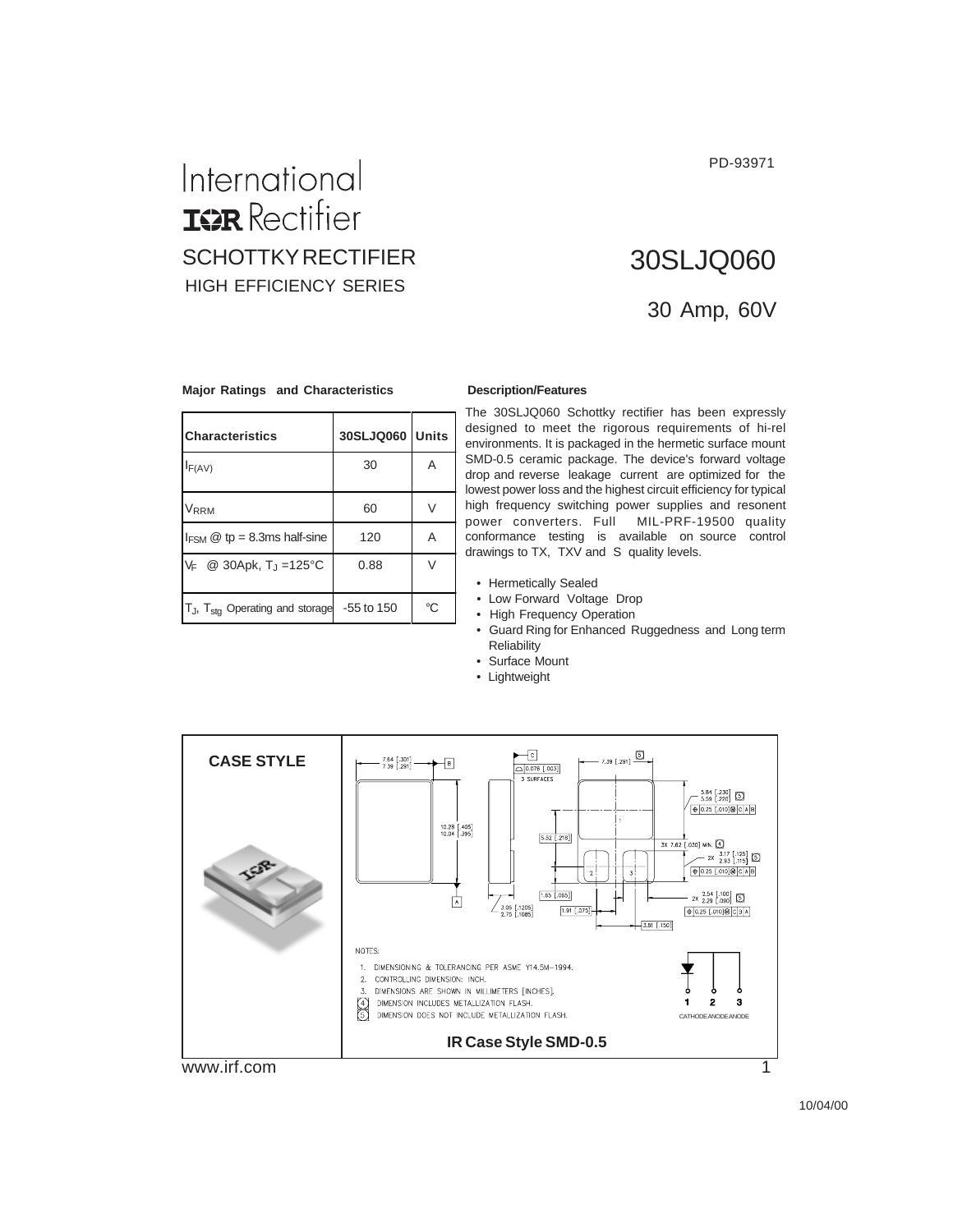#### **Voltage Ratings**

|       | Part number                                            | 30SLJQ060 |
|-------|--------------------------------------------------------|-----------|
| $V_R$ | Max. DC Reverse Voltage (V)                            | 60        |
|       | V <sub>RWM</sub> Max. Working Peak Reverse Voltage (V) |           |

#### **Absolute Maximum Ratings**

|                  | Parameters                           | ∟imits | ⊥Units <sup>∣</sup> | Conditions                                                        |
|------------------|--------------------------------------|--------|---------------------|-------------------------------------------------------------------|
| $I_{F(AV)}$      | Max. Average Forward Current         | 30     | A                   | 50% duty cycle $\circledR$ T <sub>C</sub> = 70°C, square waveform |
|                  | See Fig. 5                           |        |                     |                                                                   |
| I <sub>FSM</sub> | Max. Peak One Cycle Non - Repetitive | 120    |                     | $\omega$ t <sub>n</sub> = 8.3 ms half-sine                        |
|                  | <b>Surge Current</b>                 |        |                     |                                                                   |

#### **Electrical Specifications**

|                        | Parameters                       | Limits | <b>Units</b> | Conditions                                                    |                                |
|------------------------|----------------------------------|--------|--------------|---------------------------------------------------------------|--------------------------------|
| $V_{FM}$               | Max. Forward Voltage Drop        | 0.83   | $\vee$       | @ 30A                                                         | $T_{\parallel} = -55^{\circ}C$ |
|                        | See Fig. 1 <sup>1</sup>          | 1.18   | V            | @ 60A                                                         |                                |
|                        |                                  | 0.92   | $\vee$       | @ 30A                                                         | $T_{\rm d}$ = 25°C             |
|                        |                                  | 1.32   | $\vee$       | @ 60A                                                         |                                |
|                        |                                  | 0.88   | V            | @ 30A                                                         | $T_i = 125^{\circ}C$           |
|                        |                                  | 1.24   | $\vee$       | @ 60A                                                         |                                |
| <b>I</b> <sub>RM</sub> | Max. Reverse Leakage Current     | 0.6    | mA           | $T_{\rm J}$ = 25°C                                            |                                |
|                        | See Fig. 20                      | 50     | mA           | $T_{\text{d}} = 100^{\circ}C$                                 | $V_R$ = rated $V_R$            |
|                        |                                  | 100    | mA           | $T_{\text{J}}$ = 125°C                                        |                                |
| $C_T$                  | Max. Junction Capacitance        | 700    | pF           | $V_R = 5V_{DC}$ (1MHz, 25°C)                                  |                                |
| L <sub>S</sub>         | <b>Typical Series Inductance</b> | 4.8    | nH           | Measured from center of cathode pad to center of<br>anode pad |                                |

#### **Thermal-Mechanical Specifications**

|               | <b>Parameters</b>                 | Limits       | Units |              | Conditions |
|---------------|-----------------------------------|--------------|-------|--------------|------------|
| $T_{\rm J}$   | Max.Junction Temperature Range    | $-55$ to 150 | °C    |              |            |
| $T_{\sf stg}$ | Max. Storage Temperature Range    | $-55$ to 150 | °C    |              |            |
| $R_{th,JC}$   | Max. Thermal Resistance, Junction | 2.0          | °C/W  | DC operation | See Fig. 4 |
|               | to Case                           |              |       |              |            |
| wt            | Weight (Typical)                  | 1.0          | g     |              |            |
|               | Die Size (Typical)                | 105X125      | mils  |              |            |
|               | Case Style                        | SMD-0.5      |       |              |            |

Pulse Width < 300µs, Duty Cycle < 2%

Pins 2 and 3 externally tied together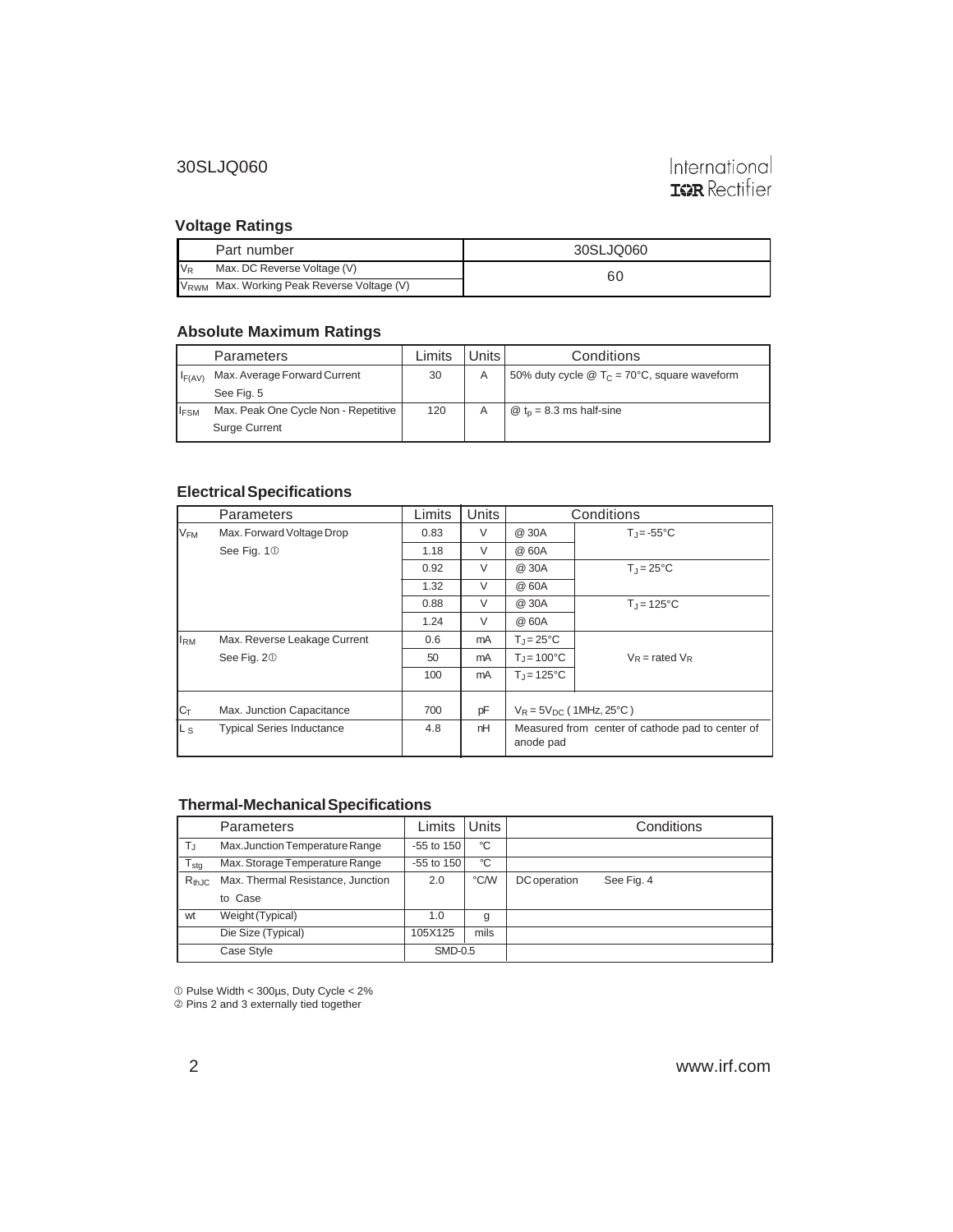#### International **IGR** Rectifier



Fig. 3 - Typical Junction Capacitance Vs. Reverse Voltage

Reverse Voltage -V<sub>R</sub> (V)

www.irf.com 3